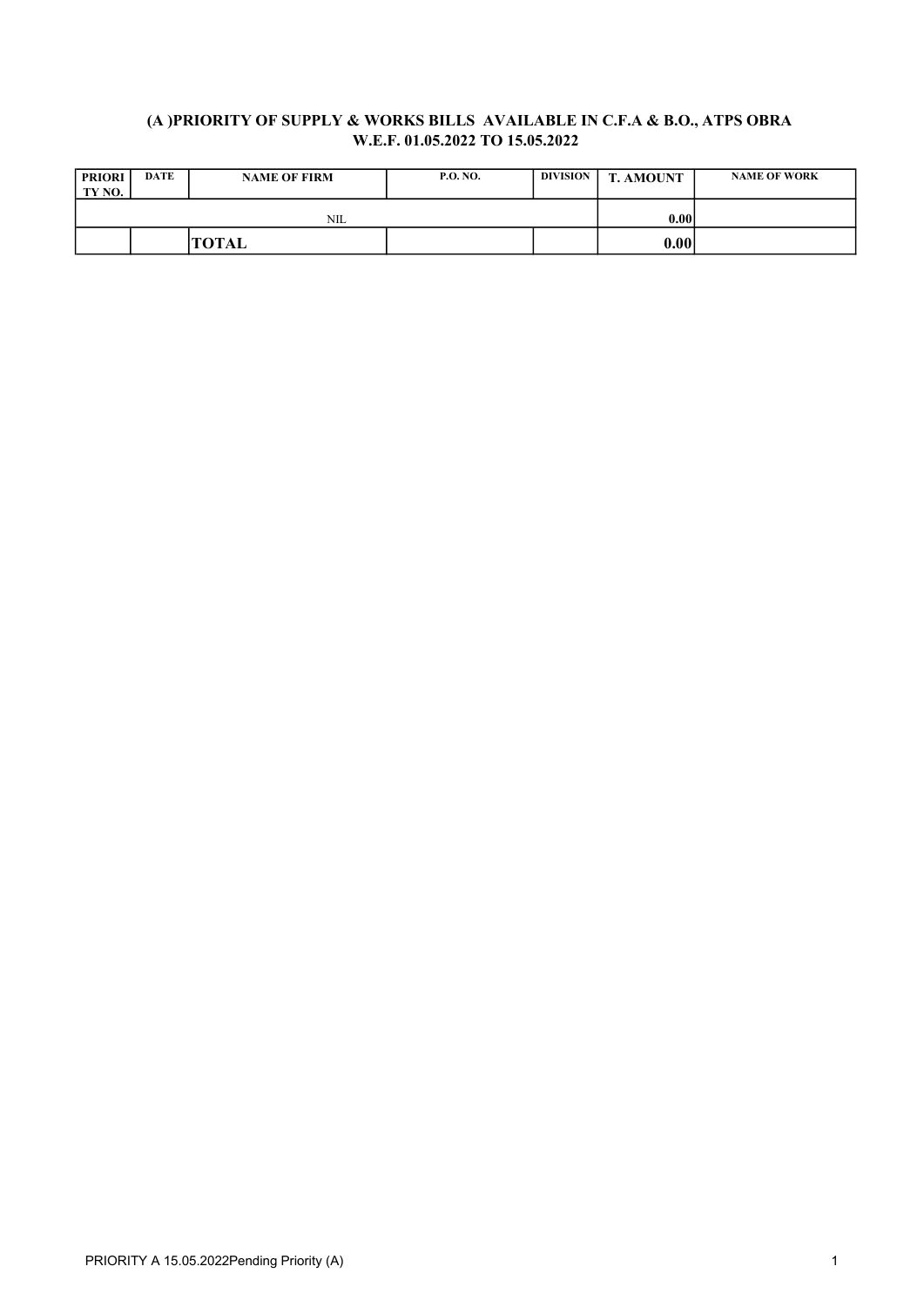|        |                                                    |                                              |                                           | CENTRAL FINANCE ACCOUNT & BUDGET ORGANISATION, 'B' TPS, OBRA         |                                         |                                   |
|--------|----------------------------------------------------|----------------------------------------------|-------------------------------------------|----------------------------------------------------------------------|-----------------------------------------|-----------------------------------|
|        |                                                    | PRIORITY A (25.03.2022 TO 15.05.2022)        |                                           |                                                                      |                                         |                                   |
| PR NO. | <b>DATE OF</b>                                     | <b>NAME OF</b>                               |                                           | <b>NAME OF CONTRACTORS/FIRM</b>                                      | <b>AGREEMENT/ORDER</b>                  | <b>TOTAL (INCLUDING</b><br>TAXES) |
|        | <b>RECEIVING</b>                                   | <b>DEVISION</b>                              | W                                         |                                                                      | <b>NO. &amp; DATE</b>                   | 43758.00                          |
|        | 16628 25.03.2022<br>16629 25.03.2022               | <b>CMD-V</b><br>CMD-V                        | $\overline{\mathsf{W}}$                   | <b>CHOUDHARY ENTERPRISES</b><br><b>CHOUDHARY ENTERPRISES</b>         | 2566 DT 18.05.2021<br>340 DT 23.07.2021 | 30599.00                          |
|        | 16630 25.03.2022                                   | CMD-V                                        | $\overline{\mathsf{W}}$                   | <b>CHOUDHARY ENTERPRISES</b>                                         | 301 DT 16.07.2021                       | 90145.00                          |
|        | 16631 25.03.2022                                   | CMD-V                                        | W.V                                       | <b>AMARAWATI DEVI</b>                                                | 525 DT 14.09.2021                       | 32163.00                          |
|        | 16632 25.03.2022                                   | S.D.                                         | PI                                        | <b>REWA GASES P LTD</b>                                              | 568 DT 28.05.2019                       | 24486.00                          |
|        | 16633 25.03.2022                                   | CHD-III                                      | W                                         | <b>DIGITAL WEIGING SYS.</b>                                          | 1095 DT 19.07.2021                      | 245962.00                         |
|        | 16634 25.03.2022                                   | <b>TMD-2X200</b>                             | W                                         | ADITYA VISHWAKARMA CONTR488 DT 12.07.2021                            |                                         | 22376.00                          |
|        | 16635 25.03.2022                                   | <b>TMD-2X200</b>                             | $\overline{\mathsf{W}}$                   | ADITYA VISHWAKARMA CONTR488 DT 12.07.2021                            |                                         | 28551.00                          |
|        | 16636 25.03.2022                                   | <b>TMD-2X200</b>                             | W                                         | MASSIVE CONST CO.                                                    | 357 DT 15.05.2021                       | 92509.00                          |
|        | 16637 25.03.2022                                   | OPH                                          | W.V                                       | <b>GAURI SHANKAR</b>                                                 | 38(A) DT 06.01.2022                     | 31918.00                          |
|        | 16638 25.03.2022                                   | OPH                                          | W.V                                       | <b>RAVINDRA YADAV</b>                                                | 116 DT 24.01.2022                       | 32290.00                          |
|        | 16639 25.03.2022                                   | <b>BMD-II-3X200</b>                          | $\overline{\mathsf{W}}$                   | <b>KIRAN CONST CO</b>                                                | 852 DT 01.02.2021                       | 64692.00                          |
|        | 16640 25.03.2022                                   | <b>BMD-II-3X200</b>                          | W                                         | <b>KUMAR ENGG CO</b>                                                 | 881 DT 03.03.2021                       | 32079.00                          |
|        | 16641 25.03.2022                                   | <b>BMD-II-3X200</b>                          | W                                         | <b>J S ENTERPRISES</b>                                               | 882 DT 03.03.2021                       | 50729.00                          |
|        | 16642 25.03.2022                                   | <b>BMD-II-3X200</b>                          | W.V                                       | <b>ASHOK KUMAR SINGH</b>                                             | 1325 DT 09.11.2021                      | 33010.00                          |
|        | 16643 25.03.2022                                   | <b>EMD-I</b>                                 | $\overline{\mathsf{w}}$                   | <b>ARVIND ERECTORS</b>                                               | 210 DT 02.11.2020                       | 24072.00                          |
|        | 16644 25.03.2022                                   | <b>BMD-I-3*200</b>                           | W                                         | <b>AJMER ENTERPRISES</b>                                             | 706 DT 01.07.2021<br>1099 DT 01.11.2021 | 79288.00                          |
|        | 16645 25.03.2022<br>16646 25.03.2022               | BMD-I-3*200<br>BMD-I-3*200                   | W<br>$\overline{\mathsf{w}}$              | <b>G S CONSTRUCTION</b><br>ADITYA VISHWAKARMA CONTR392 DT 09.04.2021 |                                         | 81180.00<br>71214.00              |
|        | 16647 25.03.2022                                   | <b>BMD-I-3*200</b>                           | W                                         | OTIS ELEVATOR INDIA PVT. LTD 524 DT 12.05.2021                       |                                         | 17328.00                          |
|        | 16648 25.03.2022                                   | BMD-I-3*200                                  | W                                         | OTIS ELEVATOR INDIA PVT. LTD 524 DT 12.05.2021                       |                                         | 17328.00                          |
|        | 16649 26.03.2022                                   | <b>CEMD</b>                                  | $\overline{\mathsf{W}}$                   | MANOJ PANDEY & CO.                                                   | 73 DT 08.06.2021                        | 7682.00                           |
|        | 16650 26.03.2022                                   | <b>CEMD</b>                                  | W                                         | MANOJ PANDEY & CO.                                                   | 73 DT 08.06.2021                        | 7682.00                           |
|        | 16651 26.03.2022                                   | T.D.                                         | W.V                                       | <b>DEEPAK KUMAR</b>                                                  | 2590 DT 30.09.2021                      | 34019.00                          |
|        | 16652 26.03.2022                                   | <b>CEMD</b>                                  | W                                         | <b>BHARAT TECHNO ENGG.</b>                                           | 1043 DT 02.01.2021                      | 85776.00                          |
|        | 16653 26.03.2022                                   | <b>TTI</b>                                   | W.V                                       | <b>SHAILENDRA YADAV</b>                                              | 27 DT 14.01.2022                        | 26640.00                          |
|        | 16654 26.03.2022                                   | <b>TTI</b>                                   | W.V                                       | <b>BACHCHA DEVI</b>                                                  | 67 DT 01.02.2022                        | 26640.00                          |
|        | 16655 28.03.2022                                   | <b>TMD-2X200</b>                             | $\overline{W.V}$                          | <b>ASLAM KHAN</b>                                                    | 698 DT 30.09.2021                       | 35112.00                          |
|        | 16656 28.03.2022                                   | <b>TMD-2X200</b>                             | $\overline{\mathsf{W}}$                   | <b>SWASTIK ENGINEERING</b>                                           | 699 DT 30.09.2021                       | 114906.00                         |
|        | 16657 28.03.2022                                   | EMD-III                                      | W                                         | <b>DEEN DAYAL</b>                                                    | 322 DT 01.04.2021                       | 324607.00                         |
|        | 16658 28.03.2022                                   | CMD-V                                        | W                                         | ASHISH CONSTRUCTION CO.                                              | 2130 DT 12.10.2020                      | 22513.00                          |
|        | 16659 28.03.2022                                   | CMD-V                                        | W                                         | ASHISH CONSTRUCTION CO.                                              | 2130 DT 12.10.2020                      | 20393.00                          |
|        | 16660 28.03.2022                                   | CMD-V                                        | W                                         | ASHISH CONSTRUCTION CO.                                              | 2130 DT 12.10.2020                      | 23237.00                          |
|        | 16661 28.03.2022                                   | CIMD-I                                       | W                                         | INDUSTRIAL ENGG ENTERPRIS 72 DT 11.05.2021<br><b>J S ENTERPRISES</b> |                                         | 54956.00                          |
|        | 16662 28.03.2022 EMD-I<br>16663 28.03.2022 PD-I    |                                              | $\overline{\mathsf{W}}$<br>$\overline{P}$ | <b>INDIAN HYDROGEN</b>                                               | 437 DT 02.03.2021<br>1486 DT 22.03.2022 | 147226.00                         |
|        | 16664 28.03.2022 PD-I                              |                                              | PI                                        | <b>INDIAN HYDROGEN</b>                                               | 1486 DT 22.03.2022                      | 477900.00<br>477900.00            |
|        | 16665 28.03.2022 PD-I                              |                                              | $\overline{PI}$                           | <b>INDIAN HYDROGEN</b>                                               | 1486 DT 22.03.2022                      | 477900.00                         |
|        | 16666 28.03.2022 PD-I                              |                                              | PI                                        | <b>INDIAN HYDROGEN</b>                                               | 1486 DT 22.03.2022                      | 477900.00                         |
|        | 16667 28.03.2022 PD-I                              |                                              | PI                                        | <b>INDIAN HYDROGEN</b>                                               | 1486 DT 22.03.2022                      | 477900.00                         |
|        |                                                    | 16668 28.03.2022 TMD-2X200                   |                                           | <b>SEC   MANUAL ENGG SERVICES</b>                                    | 736 DT 06.10.2020                       | 145525.00                         |
|        |                                                    | 16669 28.03.2022 BMD-I-3*200                 | W                                         | <b>RAJENDRA KUMAR SINGH</b>                                          | 856 DT 19.08.2021                       | 31484.00                          |
|        | 16670 28.03.2022 PD-I                              |                                              | $\overline{\mathsf{s}}$                   | THE BALAJI ORGANICS                                                  | 627 DT 13.05.2021                       | 49629.00                          |
|        | 16671 29.03.2022 AHD-II                            |                                              | W                                         | SUDAMA SINGH CONTRACTOR 591 DT 25.01.2021                            |                                         | 18091.00                          |
|        | 16672 29.03.2022 CIMD-IV                           |                                              | W                                         | INDUSTRIAL ENGG ENTERPRIS 514 DT 03.11.2020                          |                                         | 37265.00                          |
|        | 16673 29.03.2022 EMD-I                             |                                              |                                           | W.V AMRESH                                                           | 21 DT 06.01.2022                        | 33104.00                          |
|        | 16674 29.03.2022 EMD-I                             |                                              | W                                         | <b>SIEMENS LTD</b>                                                   | 86 DT 24.01.2022                        | 185760.00                         |
|        | 16675 30.03.2022 T.D.                              |                                              |                                           | W.V RAM BUJH                                                         | 2769 DT 07.01.2022                      | 30914.00                          |
|        | 16676 30.03.2022 T.D.                              |                                              |                                           | W.V RAM BUJH                                                         | 2769 DT 07.01.2022                      | 36040.00                          |
|        | 16677 30.03.2022 CMD-III<br>16678 31.03.2022 FF&SD |                                              | W<br>W                                    | <b>M S ENTERPRISES</b><br>MASSIVE CONST CO.                          | 77 DT 30.06.2021<br>123 DT 13.02.2021   | 10620.00<br>38157.00              |
|        | 16679 31.03.2022 CMD-IV                            |                                              | $\overline{\mathsf{W}}$                   | <b>SHAHIL ENTERPRISES</b>                                            | 178 DT 01.08.2020                       | 219111.00                         |
|        | 16680 31.03.2022 PD-III                            |                                              | $\overline{\mathsf{W}}$                   | <b>CJ DARCL LOGISTIC LIMITED</b>                                     | 848 DT 25.11.2020                       | 4083.00                           |
|        | 16681 31.03.2022 PD-III                            |                                              | $\overline{\mathsf{W}}$                   | <b>CJ DARCL LOGISTIC LIMITED</b>                                     | 848 DT 25.11.2020                       | 640.00                            |
|        | 16682 31.03.2022 PD-III                            |                                              | W                                         | <b>CJ DARCL LOGISTIC LIMITED</b>                                     | 848 DT 25.11.2020                       | 4603.00                           |
|        | 16683 31.03.2022 TTI                               |                                              | $\overline{\mathsf{W}}$                   | <b>JAIN REFRESHMENT CENTRE</b>                                       | 639 DT 07.12.2020                       | 51154.00                          |
|        |                                                    | 16684 02.04.2022 BMD-IV-2X200 W              |                                           | P K ENTERPRISES                                                      | 481 DT 07.04.2021                       | 110306.00                         |
|        |                                                    | 16685 02.04.2022 BMD-IV-2X200 W.V RADHA DEVI |                                           |                                                                      | 931 DT 06.09.2021                       | 33104.00                          |
|        | 16686 02.04.2022                                   | II.T.D.                                      |                                           | W.V SHIV NATH CHAURASIYA                                             | 31 DT 08.02.2022                        | 25011.00                          |
|        | 16687 02.04.2022                                   | <b>BMD-III-2X200 W</b>                       |                                           | NATIONAL INDUSTRIAL CO.                                              | 193 DT 02.02.2021                       | 7522.00                           |
|        |                                                    |                                              |                                           | 16688 02.04.2022 BMD-III-2X200 W.V ABRAJ MOHAMMAD                    | 18 DT 11.01.2022                        | 33104.00                          |
|        |                                                    | 16689 02.04.2022 BMD-III-2X200 W             |                                           | <b>INGERSOLL RAND INDIA LTD.</b>                                     | 1030 DT 11.10.2021                      | 378091.00                         |
|        |                                                    | 16690 02.04.2022 BMD-III-2X200 W             |                                           | <b>G S CONSTRUCTION</b>                                              | 1099 DT 01.11.2021                      | 81180.00                          |
|        |                                                    |                                              |                                           | 16691 02.04.2022 BMD-III-2X200 W.V ANAND KUMAR BHARTI                | 56 DT 01.02.2022                        | 33002.00                          |
|        | 16692 02.04.2022 EMD-III                           |                                              |                                           | W.V KRIPA SHANKAR YADAV                                              | 1202 DT 18.12.2021                      | 32177.00                          |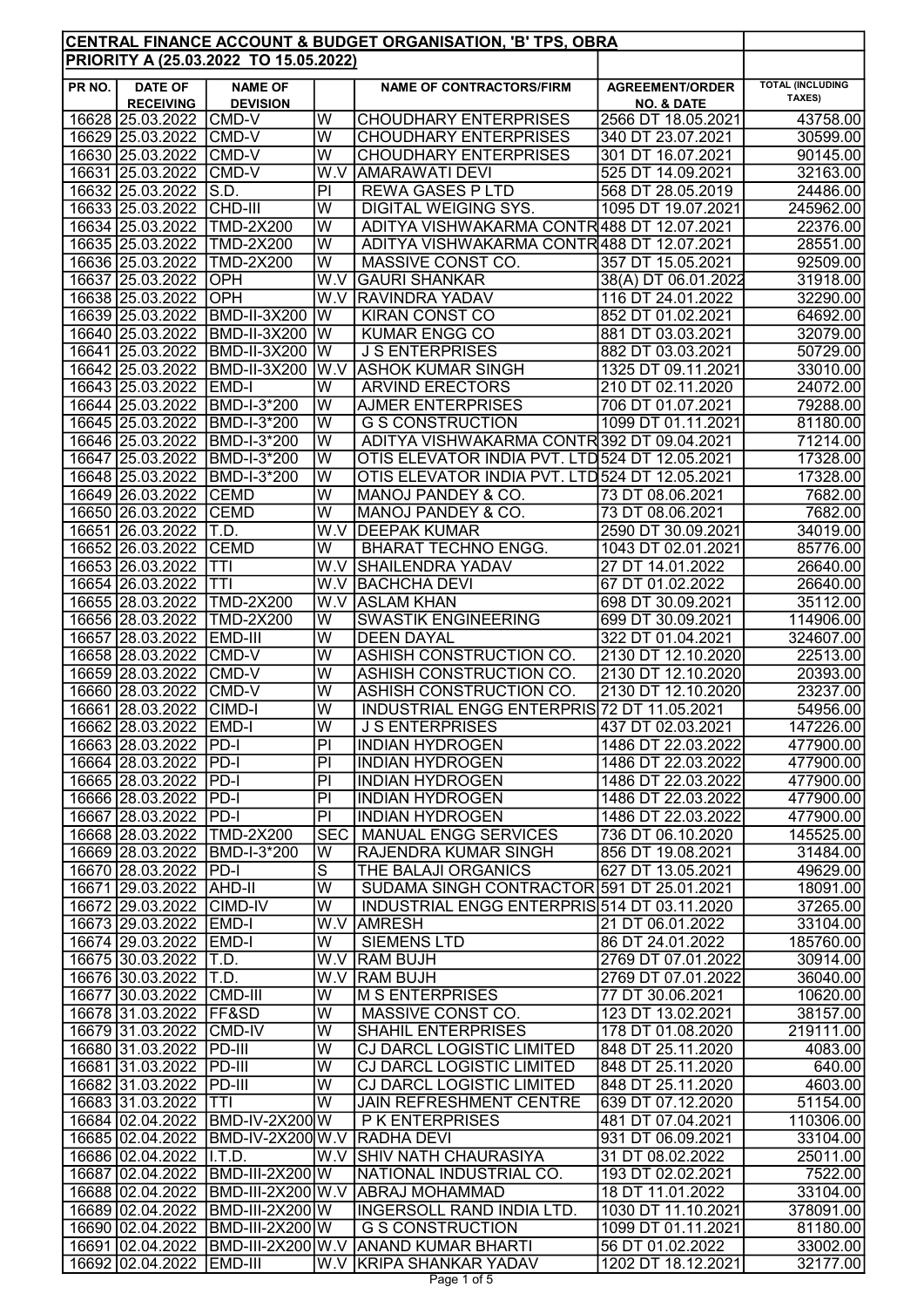| 16693 02.04.2022 EMD-III             |                                  |                              | W.V KRIPA SHANKAR YADAV                               | 1202 DT 18.12.2021                      | 22985.00              |
|--------------------------------------|----------------------------------|------------------------------|-------------------------------------------------------|-----------------------------------------|-----------------------|
| 16694 02.04.2022                     | <b>EMD-III</b>                   |                              | W.V RAJ NARAYAN SINGH                                 | 807 DT 31.08.2021                       | 34481.00              |
| 16695 02.04.2022 EMD-III             |                                  |                              | W.V RAJ NARAYAN SINGH                                 | 807 DT 31.08.2021                       | 28051.00              |
| 16696 02.04.2022                     | <b>IEMD-III</b>                  |                              | W.V RAJ NARAYAN SINGH                                 | 807 DT 31.08.2021                       | 34481.00              |
| 16697 04.04.2022                     | <b>EMD-I</b>                     | W                            | <b>DEEN DAYAL</b>                                     | 117 DT 02.03.2021                       | 56741.00              |
|                                      | 16698 04.04.2022 BMD-IV-2X200 W  |                              | <b>S S ENTERPRISES</b>                                | 861 DT 07.08.2021                       | 65414.00              |
| 16699 04.04.2022                     | <b>OGD-II</b>                    |                              | SEC ABRAJ MOHAMMAD                                    | 981 DT 15.01.2021                       | 12943.00              |
| 16700 04.04.2022                     | OGD-II                           |                              | <b>SEC JAGNARAYAN SHUKLA</b>                          | 980 DT 15.01.2021                       | 12943.00              |
| 16701 05.04.2022                     | PD-I                             | PI                           | P K BROTHERS                                          | 1488 DT 22.03.2022                      | 680388.00             |
| 16702 06.04.2022                     | <b>CIMD-I</b>                    |                              | W.V ASHOK KUMAR PATEL                                 | 04 DT 22.12.2021                        | 35132.00              |
| 16703 06.04.2022                     | <b>IFF&amp;SD</b>                | W                            | <b>LUCKY ENTERPRISES</b>                              | 868 DT 18.12.2021                       | 10620.00              |
| 16704 06.04.2022                     | <b>IFF&amp;SD</b>                | W.V l                        | <b>CHANDRA SHEKHAR SINGH</b>                          | 701 DT 01.10.2021                       | 35154.00              |
| 16705 06.04.2022                     | <b>CMD-II</b>                    | W                            | <b>JK ENGINEERING WORKS</b>                           | 161 DT 18.06.2021                       | 93166.00              |
| 16706 06.04.2022                     | CMD-II                           | W                            | M P AGRAWAL                                           | 70 DT 10.05.2021                        | 74303.00              |
| 16707 06.04.2022                     | <b>CMD-II</b>                    | W                            | <b>TECHKRITI INFRATECH P LTD</b>                      | 02 DT 02.01.2021                        | 44278.00              |
| 16708 06.04.2022                     | <b>CMD-II</b>                    | W                            | <b>TECHKRITI INFRATECH P LTD</b>                      | 02 DT 02.01.2021                        | 44278.00              |
| 16709 06.04.2022                     | I.S.D.                           | <b>SEC</b>                   | CHANDRA PRAKASH SHARMA                                | 85 DT 26.06.2021                        | 10959.00              |
| 16710 07.04.2022                     | CIMD-II                          |                              | W.V   PANKAJ KUMAR GUPTA                              | 427 DT 13.10.2021                       | 35149.00              |
| 16711 07.04.2022                     | <b>CIMD-II</b>                   |                              | W.V JJITENDRA KUMAR                                   | 380 DT 24.09.2021                       | 32902.00              |
| 16712 07.04.2022                     | <b>CMD-V</b>                     |                              | <b>SEC CHOUDHARY ENTERPRISES</b>                      | 2216 DT 03.11.2020                      | 130504.00             |
| 16713 07.04.2022                     | CMD-V                            |                              | <b>SEC CHOUDHARY ENTERPRISES</b>                      | 963 DT 07.04.2020                       | 121312.00             |
| 16714 07.04.2022                     | <b>TMD-I-3X200</b>               | W                            | JAI BHARAT ENGG.CO.                                   | 864 DT 11.02.2021                       | 7209.00               |
| 16715 08.04.2022                     | S.D.                             | $\overline{\mathsf{W}}$      | <b>WESTERN CARRIERS I LTD</b>                         | <b>FREIGHT CHARGES</b>                  | 9064.00               |
| 16716 08.04.2022                     | S.D.                             | $\overline{\mathsf{w}}$      | ANU ASSOCIATES                                        | <b>FREIGHT CHARGES</b>                  | 17818.00              |
| 16717 08.04.2022                     | <b>CIMD-IV</b>                   | W                            | INDUSTRIAL ENGG ENTERPRIS 514 DT 03.11.2020           |                                         | 36023.00              |
| 16718 08.04.2022                     | <b>JAHD-II</b>                   | W.V                          | <b>RAM NARESH</b>                                     | 544 DT 09.11.2021                       | 35163.00              |
| 16719 08.04.2022                     | <b>AHD-II</b>                    | W                            | SUDAMA SINGH CONTRACTOR 591 DT 13.11.2020             |                                         | 12691.00              |
| 16720 08.04.2022 AHD-II              |                                  | W                            | <b>INDIA ENGG WORKS</b>                               | 269 DT 10.06.2021                       | 50913.00              |
| 16721 08.04.2022                     | AHD-II                           | W                            | <b>FATEHPUR ENGG WORKS</b>                            | 268 DT 10.06.2021                       | 96120.00              |
| 16722 08.04.2022                     | <b>CHD-III</b>                   | W                            | <b>ALOK ENTERPRISES</b>                               | 1166 DT 21.08.2021                      | 131688.00             |
| 16723 08.04.2022 CHD-III             |                                  | W                            | <b>ALOK ENTERPRISES</b>                               | 1270 DT 04.10.2021                      | 261589.00             |
| 16724 08.04.2022                     | <b>CHD-III</b>                   | W<br>$\overline{\mathsf{W}}$ | <b>CHOUDHARY ENTERPRISES</b>                          | 1045 DT 28.06.2021                      | 91066.00              |
| 16725 08.04.2022<br>16726 08.04.2022 | <b>CHD-III</b><br>CHD-III        | W                            | <b>CHOUDHARY ENTERPRISES</b><br><b>KUMAR ENGG CO</b>  | 1180 DT 31.08.2021<br>955 DT 15.05.2021 | 44495.00<br>687133.00 |
| 16727 08.04.2022                     | BMD-I-3*200                      | W                            | <b>AJMER ENTERPRISES</b>                              | 706 DT 01.07.2021                       | 87784.00              |
| 16728 08.04.2022                     | BMD-I-3*200                      | W                            | ADITYA VISHWAKARMA CONTR392 DT 09.04.2021             |                                         | 77608.00              |
| 16729 08.04.2022                     | BMD-I-3*200                      | W                            | <b>R ELECTROMECH</b>                                  | 246 DT 03.03.2021                       | 11600.00              |
| 16730 08.04.2022                     | BMD-I-3*200                      | $\overline{\mathsf{W}}$      | <b>R ELECTROMECH</b>                                  | 246 DT 03.03.2021                       | 182709.00             |
| 16731 08.04.2022                     | $\overline{\mathsf{S.D.}}$       | $\overline{\mathsf{W}}$      | PRITI ENGINEERING ENTERPRIS841 DT 06.05.2021          |                                         | 12415.00              |
| 16732 08.04.2022 EMD-II              |                                  | lw                           | TECHNO SMART ENGINEERING 371 DT 30.11.2021            |                                         | 58568.00              |
|                                      | 16733 11.04.2022 BMD-I-3X200     | lW                           | <b>G S CONSTRUCTION</b>                               | 1099 DT 01.11.2021                      | 89877.00              |
| 16734 11.04.2022 CIMD-IV             |                                  | W                            | INDUSTRIAL ENGG ENTERPRIS 126 DT 08.06.2021           |                                         | 24909.00              |
| 16735 11.04.2022 CIMD-IV             |                                  |                              | W.V SHAMSHER ALAM                                     | 403 DT 03.11.2021                       | 37458.00              |
| 16736 11.04.2022 CIMD-III            |                                  |                              | W.V GYASUDDIN ANSARI                                  | 05 DT 27.12.2021                        | 23202.00              |
| 16737 11.04.2022 CIMD-III            |                                  |                              | <b>W.V KIRAN SHARMA</b>                               | 03 DT 04.06.2021                        | 18574.00              |
| 16738 11.04.2022 T.S.D.              |                                  | W                            | <b>LUCKY ENTERPRISES</b>                              | 32 DT 02.09.2021                        | 5310.00               |
| 16739 11.04.2022 TTI                 |                                  |                              | W.V CHANDRA PRAKASH SHARMA                            | 2122 DT 31.12.2021                      | 24563.00              |
| 16740 11.04.2022 EMD-II              |                                  |                              | W.V PUNIT KUMAR SHUKLA                                | 321 DT 01.11.2021                       | 32486.00              |
| 16741 11.04.2022 CHD-III             |                                  | W                            | DMS ENTERPRISES AND COMP408 DT 12.11.2020             |                                         | 34280.00              |
| 16742 11.04.2022 CHD-III             |                                  | W                            | <b>DEEN DAYAL</b>                                     | 951 DT 15.05.2021                       | 307748.00             |
| 16743 11.04.2022 CHD-III             |                                  |                              | W.V MANJU SINGH                                       | 23 DT 07.01.2022                        | 35253.00              |
| 16744 11.04.2022 AHD-I               |                                  | $\overline{\mathsf{w}}$      | THE RELIABLE ENGINEERING W157 DT 01.02.2021           |                                         | 265951.00             |
| 16745 11.04.2022 AHD-I               | 16746 11.04.2022 BMD-III-2X200 W |                              | W.V SHYAM LAL<br><b>G S CONSTRUCTION</b>              | A-05 DT 08.02.2022                      | 38854.00              |
|                                      |                                  |                              | 16747 11.04.2022   BMD-III-2X200 W.V ABRAJ MOHAMMAD   | 1099 DT 01.11.2021<br>18 DT 11.01.2022  | 89877.00<br>35160.00  |
|                                      | 16748 11.04.2022 BMD-III-2X200 W |                              | <b>ELGI EQUIPMENTS</b>                                | 335 DT 03.03.2021                       | 147500.00             |
|                                      |                                  |                              | 16749 11.04.2022 BMD-III-2X200 W.V ANAND KUMAR BHARTI | 56 DT 01.02.2022                        | 35086.00              |
| 16750 12.04.2022 EMD-I               |                                  | W                            | <b>ARVIND ERECTORS</b>                                | 210 DT 02.11.2020                       | 29088.00              |
| 16751 12.04.2022 EMD-I               |                                  | $\overline{\mathsf{W}}$      | <b>J S ENTERPRISES</b>                                | 437 DT 02.03.2021                       | 38032.00              |
| 16752 12.04.2022 CHE.DIV             |                                  | $\overline{\mathsf{W}}$      | ASHOKA & CO                                           | 58 DT 26.08.2021                        | 83554.00              |
| 16753 12.04.2022 CHE.DIV             |                                  | $\overline{\mathsf{W}}$      | <b>CSIR-IITR</b>                                      | 52 DT 09.04.2021                        | 152220.00             |
| 16754 12.04.2022 CHE.DIV             |                                  | W                            | <b>NISHA ENTERPRISES</b>                              | 51 DT 09.04.2021                        | 102550.00             |
| 16755 12.04.2022 CHE.DIV             |                                  |                              | <b>W.V SAURABH KUMAR</b>                              | 63 DT 31.01.2022                        | 35243.00              |
| 16756 12.04.2022 OGD-II              |                                  |                              | W.V JAGNARAYAN SHUKLA                                 | 46 DT 15.01.2022                        | 29954.00              |
| 16757 12.04.2022 OGD-II              |                                  |                              | W.V KAVILAS YADAV                                     | 483 DT 26.11.2021                       | 32923.00              |
| 16758 12.04.2022 OGD-II              |                                  |                              | W.V DHEERAJ KUMAR                                     | 174 DT 05.03.2022                       | 54733.00              |
| 16759 12.04.2022 OGD-II              |                                  |                              | <b>W.V SUNIL KUMAR</b>                                | 484 DT 27.11.2021                       | 51520.00              |
| 16760 12.04.2022 OGD-II              |                                  |                              | W.V SUNIL KUMAR                                       | 184 DT 11.03.2022                       | 33200.00              |
| 16761 12.04.2022 OGD-II              |                                  |                              | <b>W.V SUNIL KUMAR</b>                                | 484 DT 27.11.2021                       | 20688.00              |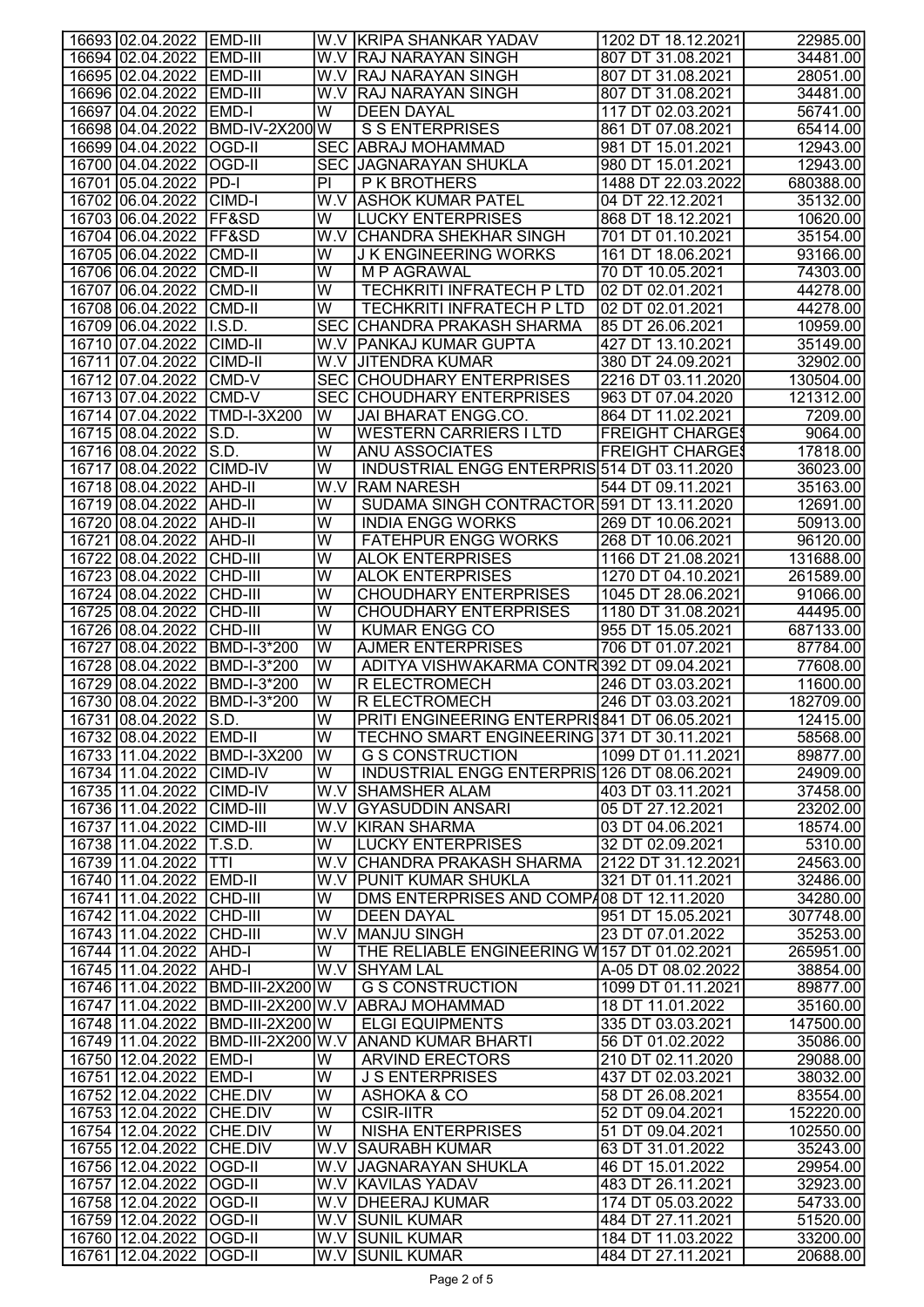| 16762 12.04.2022 OGD-II                          |                        | lw                                                 | MAHENDRA SINGH & CO.                         | 1077 DT 31.12.2021                     | 308529.00              |
|--------------------------------------------------|------------------------|----------------------------------------------------|----------------------------------------------|----------------------------------------|------------------------|
| 16763 12.04.2022 TMD-I-3X200                     |                        | İW                                                 | ADITYA VISHWAKARMA CONTR 1107 DT 31.05.2021  |                                        | 46201.00               |
| 16764 12.04.2022 TMD-I-3X200                     |                        |                                                    | W.V KAANCHAN LATA YADAV                      | 121 DT 05.02.2022                      | 35211.00               |
| 16765 12.04.2022 BMD-III-2X200 W                 |                        |                                                    | NATIONAL INDUSTRIAL CO.                      | 193 DT 02.02.2021                      | 32834.00               |
| 16766 12.04.2022                                 | <b>BMD-III-2X200W</b>  |                                                    | <b>M S ENTERPRISES</b>                       | 1223 DT 02.09.2020                     | 10620.00               |
| 16767 13.04.2022                                 | $OGD-I$                | W                                                  | <b>MAHENDRA SINGH &amp; CO.</b>              | 1077 DT 31.12.2021                     | 356198.00              |
| 16768 13.04.2022                                 | <b>OGD-I</b>           | $\overline{\mathsf{W}}$                            | <b>ASHOK KUMAR JAISWAL</b>                   | 998 DT 17.12.2020                      | 17604.00               |
| 16769 13.04.2022                                 | lOGD-I                 | W                                                  | <b>SHANKAR KUMAR SAHA</b>                    | 999 DT 17.12.2020                      | 5380.00                |
| 16770 13.04.2022                                 | <b>OGD-I</b>           | $\overline{\mathsf{W}}$                            | YADAV BROTHERS                               | 1000 DT 17.12.2020                     | 21805.00               |
| 16771 13.04.2022                                 | <b>OGD-I</b>           | $\overline{\mathsf{W}}$                            | <b>KAILASH PRASAD GUPTA</b>                  | 1001 DT 17.12.2020                     | 7721.00                |
| 16772 13.04.2022                                 | <b>BMD-IV-2X200W</b>   |                                                    | <b>S S ENTERPRISES</b>                       | 861 DT 07.08.2021                      | 65412.00               |
| 16773 13.04.2022                                 | BMD-IV-2X200 W.V       |                                                    | <b>RADHA DEVI</b>                            | 67 DT 03.03.2022                       | 33373.00               |
| 16774 13.04.2022                                 | CMD-II                 | $\overline{\mathsf{W}}$                            | ASHOKA & CO                                  | 146 DT 11.06.2021                      | 104085.00              |
| 16775 13.04.2022                                 | <b>CMD-II</b>          | $\overline{\mathsf{W}}$                            | <b>M P AGRAWAL</b>                           | 145 DT 11.06.2021                      | 150686.00              |
| 16776 13.04.2022                                 | <b>CMD-II</b>          | $\overline{\mathsf{w}}$                            | <b>M P AGRAWAL</b>                           | 70 DT 10.05.2021                       | 205532.00              |
| 16777 13.04.2022                                 | EMD-III                | $\overline{\mathsf{w}}$                            | <b>DEEN DAYAL</b>                            | 322 DT 01.04.2021                      | 236697.00              |
| 16778 13.04.2022 EMD-III<br>16779 13.04.2022     | <b>TMD-I-3X200</b>     | $\overline{\mathsf{W}}$<br>$\overline{\mathsf{W}}$ | ASHOKA & CO                                  | 799 DT 28.08.2021<br>965 DT 31.03.2021 | 275215.00              |
| 16780 13.04.2022                                 | <b>BMD-I-3X200</b>     | W.V                                                | MASSIVE CONST CO.<br><b>CHANDAN KUMAR</b>    | 1068 DT 30.10.2021                     | 110629.00<br>40107.00  |
| 16781 13.04.2022                                 | <b>BMD-I-3X200</b>     | W.V.                                               | <b>CHANDAN KUMAR</b>                         | 1068 DT 30.10.2021                     | 37417.00               |
| 16782 13.04.2022                                 | <b>BMD-I-3X200</b>     |                                                    | <b>RAJENDRA KUMAR SINGH</b>                  | 856 DT 19.08.2021                      | 4597.00                |
| 16783 13.04.2022                                 | <b>BMD-I-3X200</b>     | W.V<br>W.V                                         | <b>RAJENDRA KUMAR SINGH</b>                  | 172 DT 21.01.2022                      | 9195.00                |
| 16784 13.04.2022                                 | $ CHD-III $            | W                                                  | <b>ALOK ENTERPRISES</b>                      | 1200 DT 04.09.2021                     | 38403.00               |
| 16785 13.04.2022                                 | CHD-III                | W                                                  | <b>ALOK ENTERPRISES</b>                      | 1200 DT 04.09.2021                     | 23888.00               |
| 16786 13.04.2022                                 | <b>CEMD</b>            | $\overline{\mathsf{W}}$                            | <b>BHARAT TECHNO ENGG.</b>                   | 1043 DT 02.01.2021                     | 110678.00              |
| 16787 13.04.2022 CEMD                            |                        | $\overline{\mathsf{w}}$                            | <b>ALOK ENTERPRISES</b>                      | 1748 DT 13.08.2021                     | 192157.00              |
| 16788 13.04.2022 CHD-II                          |                        | W                                                  | <b>ALOK ENTERPRISES</b>                      | 236 DT 21.05.2021                      | 135749.00              |
| 16789 13.04.2022                                 | <b>CHD-II</b>          | $\overline{\mathsf{W}}$                            | <b>SKENGG WORKS</b>                          | 237 DT 21.05.2021                      | 135749.00              |
| 16790 13.04.2022 CHD-II                          |                        | $\overline{\mathsf{W}}$                            | <b>SURYA COMPUTER</b>                        | 538 DT 01.10.2021                      | 27638.00               |
| 16791 13.04.2022                                 | <b>CHD-II</b>          |                                                    | <b>W.V ANIL KUMAR</b>                        | 536 DT 01.10.2021                      | 35163.00               |
| 16792 13.04.2022                                 | P <sub>0</sub>         | $\overline{s}$                                     | THE BALAJI ORGANICS                          | 627 DT 13.05.2021                      | 45958.00               |
| 16793 13.04.2022                                 | <b>CMD-II</b>          | <b>SEC</b>                                         | <b>DUBEY CONSTRUCTION</b>                    | 415 DT 26.12.2019                      | 49865.00               |
| 16794 13.04.2022                                 | CMD-II                 | <b>SEC</b>                                         | <b>DUBEY CONSTRUCTION</b>                    | 316 DT 16.08.2019                      | 65099.00               |
| 16795 16.04.2022                                 | <b>CIMD-II</b>         | W                                                  | SUN WORLD PROCESS ENGINE 684 DT 21.03.2022   |                                        | 1959418.00             |
| 16796 16.04.2022                                 | S.D.                   | W.V l                                              | <b>LAXMI NARAYAN</b>                         | 847 DT 09.12.2021                      | 28308.00               |
| 16797 16.04.2022                                 | SS.D.                  | W                                                  | PRITI ENGINEERING ENTERPRIS841 DT 06.05.2021 |                                        | 10568.00               |
| 16798 16.04.2022                                 | S.D.                   | W.V                                                | <b>JITENDRA SINGH</b>                        | 2051 DT 18.09.2021                     | 10822.00               |
| 16799 16.04.2022                                 | IS.D.                  |                                                    | <b>W.V JITENDRA SINGH</b>                    | 2613 DT 11.03.2022                     | 19337.00               |
| 16800 16.04.2022 S.D.                            |                        |                                                    | <b>W.V RAMANUJ SINGH</b>                     | 2094 DT 01.10.2021                     | 5336.00                |
| 16801   16.04.2022   S.D.                        |                        |                                                    | <b>W.V RAMANUJ SINGH</b>                     | 2589 DT 05.03.2022                     | 21984.00               |
| 16802 16.04.2022 S.D.                            |                        |                                                    | W.V PANKAJ KUMAR GUPTA                       | 1230 DT 08.12.2021                     | 44869.00               |
| 16803 16.04.2022 BMD-II-3X200                    |                        | lw                                                 | <b>KIRAN CONST CO</b>                        | 852 DT 01.02.2021                      | 78134.00               |
| 16804 16.04.2022                                 | <b>BMD-III-2X200W</b>  |                                                    | <b>INGERSOLL RAND INDIA LTD.</b>             | 1030 DT 11.10.2021                     | 378091.00              |
| 16805 16.04.2022                                 | <b>BMD-III-2X200 W</b> |                                                    | <b>INGERSOLL RAND INDIA LTD.</b>             | 1030 DT 11.10.2021                     | 378091.00              |
| 16806 16.04.2022                                 | <b>OPH</b>             |                                                    | W.V GAURI SHANKAR                            | 301 DT 02.03.2022                      | 37495.00               |
| 16807 16.04.2022                                 | OPH                    |                                                    | W.V RAVINDRA YADAV                           | 116 DT 24.01.2022                      | 30206.00               |
| 16808 16.04.2022                                 | OPH                    | W                                                  | <b>APSLEY COMPUTER</b>                       | 153 DT 04.02.2022                      | 9000.00                |
| 16809 16.04.2022                                 | <b>OGD-I</b>           |                                                    | W.V AKHILESH KUMAR PATHAK                    | 45 DT 13.01.2022                       | 56196.00               |
| 16810   16.04.2022                               | <b>OGD-I</b>           |                                                    | W.V KANCHAN LATA YADAV                       | 494 DT 15.06.2021                      | 15800.00               |
| 16811 16.04.2022                                 | <b>OGD-I</b>           |                                                    | W.V RAM PAL SINGH                            | 1067 DT 22.12.2021                     | 34581.00               |
| 16812 16.04.2022                                 | <b>OGD-I</b>           |                                                    | W.V KANCHAN LATA YADAV                       | 1021 DT 10.12.2021                     | 105088.00              |
| 16813 16.04.2022 OGD-I                           |                        |                                                    | W.V DHARMVEER                                | 924 DT 08.11.2021                      | 56135.00               |
| 16814 16.04.2022 OGD-I                           |                        |                                                    | W.V DHARMVEER                                | 138 DT 22.02.2022                      | 67404.00               |
| 16815 16.04.2022 CIMD-III                        |                        |                                                    | W.V KIRAN SHARMA                             | 03 DT 04.10.2021                       | 29490.00               |
| 16816 16.04.2022 CIMD-III                        |                        | W.V                                                | <b>GYASUDDIN ANSARI</b>                      | 05 DT 27.12.2021                       | 29354.00               |
| 16817 16.04.2022 CHD-I                           |                        | W<br>$\overline{\mathsf{w}}$                       | <b>PK ENTERPRISES</b>                        | 986 DT 16.09.2021                      | 434031.00              |
| 16818 16.04.2022 CHD-I                           |                        | W                                                  | P K ENTERPRISES                              | 986 DT 16.09.2021                      | 317407.00              |
| 16819 16.04.2022 CHD-I<br>16820 16.04.2022 CHD-I |                        | W                                                  | P K ENTERPRISES<br>P K ENTERPRISES           | 986 DT 16.09.2021<br>986 DT 16.09.2021 | 304712.00<br>156365.00 |
| 16821 16.04.2022 CHD-I                           |                        | $\overline{\mathsf{W}}$                            | P K ENTERPRISES                              | 635 DT 05.06.2021                      | 65295.00               |
| 16822 16.04.2022 CHD-I                           |                        | W                                                  | <b>DEEN DAYAL</b>                            | 634 DT 05.06.2021                      | 739319.00              |
| 16823 16.04.2022 CHD-I                           |                        | $\overline{\mathsf{W}}$                            | <b>ALOK ENTERPRISES</b>                      | 653 DT 06.07.2021                      | 99753.00               |
| 16824 16.04.2022 CHD-I                           |                        | $\overline{\mathsf{w}}$                            | <b>ALOK ENTERPRISES</b>                      | 783 DT 05.08.2021                      | 381456.00              |
| 16825 16.04.2022 CHD-I                           |                        | $\overline{\mathsf{w}}$                            | <b>ALOK ENTERPRISES</b>                      | 795 DT 28.06.2021                      | 191826.00              |
| 16826 16.04.2022 CHD-I                           |                        | $\overline{\mathsf{W}}$                            | SWETA ENGINEERING CORPOR 684 DT 16.06.2021   |                                        | 221092.00              |
| 16827 16.04.2022 CHD-I                           |                        | $\overline{\mathsf{W}}$                            | S P SHAH CONSTRUCTION                        | 1750 DT 02.12.2021                     | 494640.00              |
| 16828 16.04.2022 CHD-I                           |                        | W                                                  | HINDUSTAN TRACTOR MACHINE 1745 DT 01.12.2021 |                                        | 439027.00              |
| 16829 16.04.2022 CHD-I                           |                        | $\overline{W}$                                     | HINDUSTAN TRACTOR MACHINE 1745 DT 01.12.2021 |                                        | 224368.00              |
|                                                  | 16830 16.04.2022 CHD-I | $\overline{\mathsf{W}}$                            | DMS ENTERPRISES AND COMP408 DT 12.11.2020    |                                        | 413664.00              |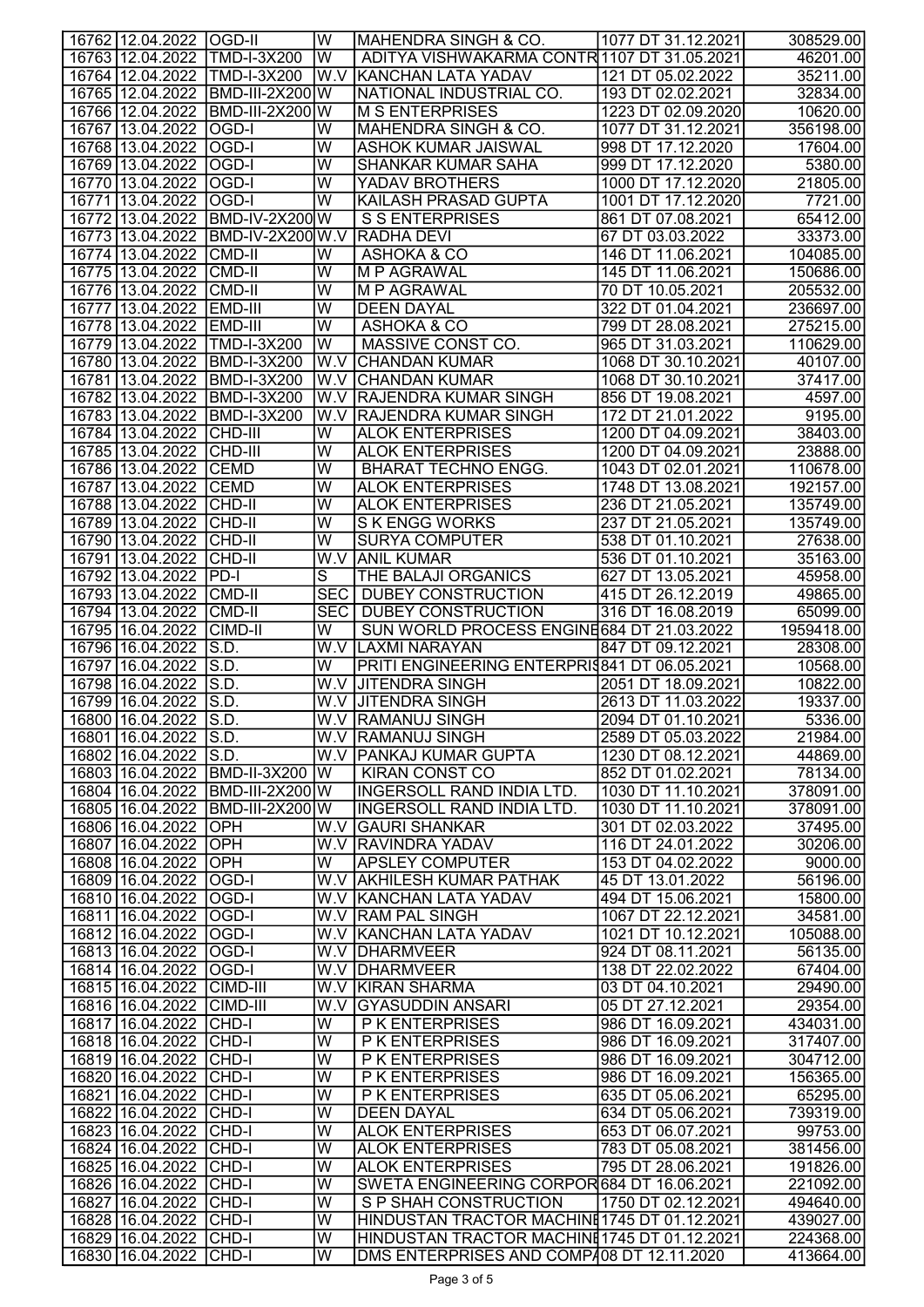| 16831   16.04.2022   CHD-I                  |                               | W                       | ASHISH CONSTRUCTION CO.                            | 399 DT 08.04.2021                       | 59046.00             |
|---------------------------------------------|-------------------------------|-------------------------|----------------------------------------------------|-----------------------------------------|----------------------|
| 16832 16.04.2022 CHD-I                      |                               | W                       | <b>SHAMBHU SARAN &amp; CO</b>                      | 1104 DT 02.11.2021                      | 81124.00             |
| 16833 16.04.2022 CHD-I                      |                               | W                       | <b>SURYA COMPUTER</b>                              | 85 DT 04.12.2020                        | 14219.00             |
| 16834 16.04.2022 CHD-I                      |                               | W                       | <b>SURYA COMPUTER</b>                              | 812 DT 01.07.2021                       | 16548.00             |
| 16835 16.04.2022 CHD-I                      |                               | $\overline{\mathsf{w}}$ | SONEBHADRA COMPUTER                                | 255 DT 03.03.2021                       | 15986.00             |
| 16836 16.04.2022 CHD-I                      |                               |                         | W.V VIJAY BAHADUR SINGH                            | 48 DT 08.01.2022                        | 39972.00             |
| 16837 16.04.2022 CHD-I                      |                               |                         | W.V SANTOSH KUMAR VAISH                            | 112 DT 24.01.2022                       | 44166.00             |
| 16838 16.04.2022 CHD-I                      |                               |                         | W.V RAMFAL YADAV                                   | 1769 DT 04.12.2021                      | 79096.00             |
| 16839 16.04.2022 CHD-I                      |                               |                         | W.V VIJAY PRAKASH SINGH                            | 1714 DT 25.11.2021                      | 51363.00             |
| 16840 16.04.2022 CHD-I                      |                               |                         | W.V VIJAY BAHADUR SINGH                            | 41 DT 06.01.2022                        | 55961.00             |
| 16841   16.04.2022                          | CHD-I                         |                         | <b>W.V RAJEEV UPADHYAY</b>                         | 899 DT 21.09.2021                       | 35315.00             |
| 16842 18.04.2022                            | <b>BMD-IV-2X200 W</b>         |                         | P K ENTERPRISES                                    | 481 DT 07.04.2021                       | 126768.00            |
| 16843 18.04.2022 CMD-IV                     |                               | W                       | RUDRA CONSTRUCTION & SUPH 1527 DT 01.01.2021       |                                         | 116545.00            |
| 16844 18.04.2022                            | CMD-IV                        | W                       | U P PURVA SAINIK KALYAN NIG 2719 DT 01.11.2021     |                                         | 1714364.00           |
| 16845 18.04.2022 CMD-IV                     |                               | W                       | <b>MANOJ JAIN</b>                                  | 2238 DT 09.07.2021                      | 74957.00             |
| 16846 18.04.2022 CMD-IV                     |                               |                         | W.V DEEPAK KUMAR                                   | 2796 DT 25.11.2021                      | 44507.00             |
| 16847 18.04.2022 CMD-IV                     |                               |                         | W.V SHWETA SHARMA                                  | 2644 DT 11.10.2021                      | 4598.00              |
| 16848 18.04.2022 CMD-IV                     |                               | W                       | RUDRA CONSTRUCTION & SUPI2563 DT 21.09.2021        |                                         | 280997.00            |
| 16849 18.04.2022 CMD-IV                     |                               | W                       | RUDRA CONSTRUCTION & SUPI2563 DT 21.09.2021        |                                         | 183110.00            |
| 16850 18.04.2022 CMD-IV                     |                               | W                       | RUDRA CONSTRUCTION & SUPI2563 DT 21.09.2021        |                                         | 219941.00            |
| 16851 18.04.2022 CMD-IV                     |                               | W                       | RUDRA CONSTRUCTION & SUPI2564 DT 21.09.2021        |                                         | 210340.00            |
| 16852 18.04.2022 CMD-IV                     |                               | W                       | RUDRA CONSTRUCTION & SUPI2564 DT 21.09.2021        |                                         | 201627.00            |
| 16853 18.04.2022                            | <b>CMD-IV</b>                 | $\overline{\mathsf{W}}$ | S A CONTRACTOR                                     | 2522 DT 13.09.2021                      | 147015.00            |
| 16854 18.04.2022                            | TTI                           | $\overline{\mathsf{W}}$ | <b>MANOJ JAIN</b>                                  | 411 DT 14.08.2020                       | 38813.00             |
| 16855 18.04.2022                            | TTI                           | $\overline{\mathsf{W}}$ | <b>MANOJ JAIN</b>                                  | 411 DT 14.08.2020                       | 45190.00             |
| 16856 18.04.2022                            | TTI                           | W                       | <b>JAIN REFRESHMENT CENTRE</b>                     | 639 DT 07.12.2020                       | 50111.00             |
| 16857 19.04.2022 OGD-I                      |                               | W                       | <b>M S ENTERPRISESM</b>                            | 432 DT 19.05.2021                       | 10620.00             |
| 16858 19.04.2022 FF&SD                      |                               | W                       | MASSIVE CONST CO.                                  | 123 DT 13.02.2021                       | 40263.00             |
| 16859 19.04.2022 FF&SD                      |                               | W                       | MASSIVE CONST CO.                                  | 123 DT 13.02.2021                       | 38628.00             |
| 16860 19.04.2022 FF&SD                      |                               | W                       | <b>LUCKY ENTERPRISES</b>                           | 817 DT 01.12.2021                       | 10620.00             |
| 16861 19.04.2022 EMD-I                      |                               | $\overline{\mathsf{w}}$ | <b>SIEMENS LTD</b>                                 | 86 DT 24.01.2022                        | 185760.00            |
| 16862 19.04.2022 EMD-I                      |                               |                         | W.V AMRESH                                         | 21 DT 06.01.2022                        | 35169.00             |
| 16863 19.04.2022 EMD-I                      |                               | W                       | <b>DEEN DAYAL</b>                                  | 117 DT 02.03.2021                       | 29813.00             |
| 16864 19.04.2022                            | IT.D.                         | W.V                     | <b>GAURI SHANKAR</b>                               | 2672 DT 23.11.2021                      | 21351.00             |
| 16865 19.04.2022                            | IT.D.                         |                         | W.V SAHANAND SINGH                                 | 2590 DT 30.09.2021                      | 38066.00             |
| 16866 19.04.2022                            | T.D.                          |                         | W.V DEEPAK KUMAR                                   | 2590 DT 30.09.2021                      | 36147.00             |
| 16867 19.04.2022                            | T.D.                          |                         | <b>W.V KAIF AHMED</b>                              | 2590 DT 30.09.2021                      | 44465.00             |
| 16868 19.04.2022 T.D.                       |                               |                         | <b>W.V SAGIR AHMED</b>                             | 2590 DT 30.09.2021                      | 44438.00             |
| 16869 19.04.2022 T.D.                       |                               |                         | W.V VIMLENDU MISHRA                                | 2590 DT 30.09.2021                      | 36274.00             |
| 16870 19.04.2022 T.D.                       |                               |                         | W.V ASHOK KUMAR JAISWAL                            | 2590 DT 30.09.2021                      | 36247.00             |
| 16871 19.04.2022 T.D.                       |                               |                         | W.V OM PRAKASH DUBEY                               | 2590 DT 30.09.2021                      | 39343.00             |
| 16872 19.04.2022 T.D.                       |                               |                         | <b>W.V ASHOK KUMAR JAISWAL</b><br>W.V FAREED AHMAD | 2645 DT 08.11.2021                      | 36247.00<br>35621.00 |
| 16873 19.04.2022 T.D.                       |                               |                         |                                                    | 2590 DT 30.09.2021                      |                      |
| 16874 19.04.2022 T.D.                       |                               |                         | W.V SUBHAG DEVI                                    | 2590 DT 30.09.2021                      | 36091.00             |
| 16875 19.04.2022<br>16876 19.04.2022 OGD-II | T.D.                          |                         | <b>W.V VIMLESH PATHAK</b><br>W.V RAHUL KUMAR SINGH | 5131 DT 22.01.2022<br>176 DT 15.07.2021 | 31159.00<br>25930.00 |
| 16877 19.04.2022 OGD-II                     |                               |                         | W.V  RAHUL KUMAR SINGH                             | 47 DT 15.01.2022                        | 27601.00             |
| 16878 19.04.2022 OGD-II                     |                               |                         | W.V RAHUL KUMAR SINGH                              | 47 DT 15.01.2022                        | 51268.00             |
| 16879 19.04.2022 OGD-II                     |                               |                         | W.V RAHUL KUMAR SINGH                              | 47 DT 15.01.2022                        | 53593.00             |
| 16880 20.04.2022 CMD-II                     |                               | W                       | M P AGRAWAL                                        | 712 DT 18.11.2020                       | 0.00                 |
| 16881 20.04.2022 EMD-I                      |                               | W                       | <b>ARVIND ERECTORS</b>                             | 18 DT 26.10.2020                        | 94574.00             |
| 16882 20.04.2022 CIMD-IV                    |                               | W                       | POWER ELECTRONICS CORPOR124 DT 07.06.2021          |                                         | 265239.00            |
|                                             | 16883 20.04.2022 BMD-II-3X200 | W                       | <b>KIRAN CONST CO</b>                              | 852 DT 01.02.2021                       | 70572.00             |
| 16884 20.04.2022 EMD-I                      |                               | W                       | <b>SUPRO COMPUTER</b>                              | 228 DT 08.04.2021                       | 10620.00             |
| 16885 21.04.2022 T.D.                       |                               |                         | W.V RAM BUJH                                       | 2769 DT 07.01.2022                      | 36090.00             |
| 16886 21.04.2022   T.D.                     |                               |                         | W.V SAMIM AHMAD                                    | 2590 DT 30.09.2021                      | 44474.00             |
| 16887 21.04.2022 T.D.                       |                               |                         | W.V AMIT KUMAR GUPTA                               | 2590 DT 30.09.2021                      | 31515.00             |
| 16888 21.04.2022 CFA&BO                     |                               |                         | W.V ABHAY KUMAR                                    | 02 DT 03.01.2022                        | 25601.00             |
| 16889 21.04.2022   T.D.                     |                               |                         | W.V   PAHALWAN TRANSPORT                           | 2081 DT 20.02.2021                      | 128680.00            |
| 16890 21.04.2022 T.D.                       |                               |                         | W.V PAHALWAN TRANSPORT                             | 2081 DT 20.02.2021                      | 304899.00            |
| 16891 21.04.2022 T.D.                       |                               |                         | W.V PAHALWAN TRANSPORT                             | 2081 DT 20.02.2021                      | 197752.00            |
| 16892 21.04.2022 T.D.                       |                               |                         | W.V   PAHALWAN TRANSPORT                           | 2081 DT 20.02.2021                      | 95908.00             |
| 16893 21.04.2022 T.D.                       |                               |                         | W.V PAHALWAN TRANSPORT                             | 2081 DT 20.02.2021                      | 84209.00             |
| 16894 21.04.2022 T.D.                       |                               |                         | W.V APOLO CONSTRUCTION CO.                         | 2386 DT 01.07.2021                      | 178304.00            |
| 16895 21.04.2022 CHD-III                    |                               |                         | <b>SEC MANJU SINGH</b>                             | 1076 DT 15.07.2021                      | 13052.00             |
| 16896 22.04.2022 PD-I                       |                               | P                       | INDIAN OIL CORPORATION LTD 1512 DT 04.04.2021      |                                         | 3085853.00           |
| 16897 22.04.2022 PD-I                       |                               | $\overline{PI}$         | INDIAN OIL CORPORATION LTD 1384 DT 02.02.2022      |                                         | 3317266.00           |
| 16898 22.04.2022 PD-I                       |                               | $\overline{P}$          | INDIAN OIL CORPORATION LTD 1448 DT 02.03.2022      |                                         | 1177793.00           |
| 16899 22.04.2022 CEMD                       |                               | $\overline{\mathsf{W}}$ | POWER ELECTRONICS CORPOH 1041 DT 02.01.2021        |                                         | 85776.00             |